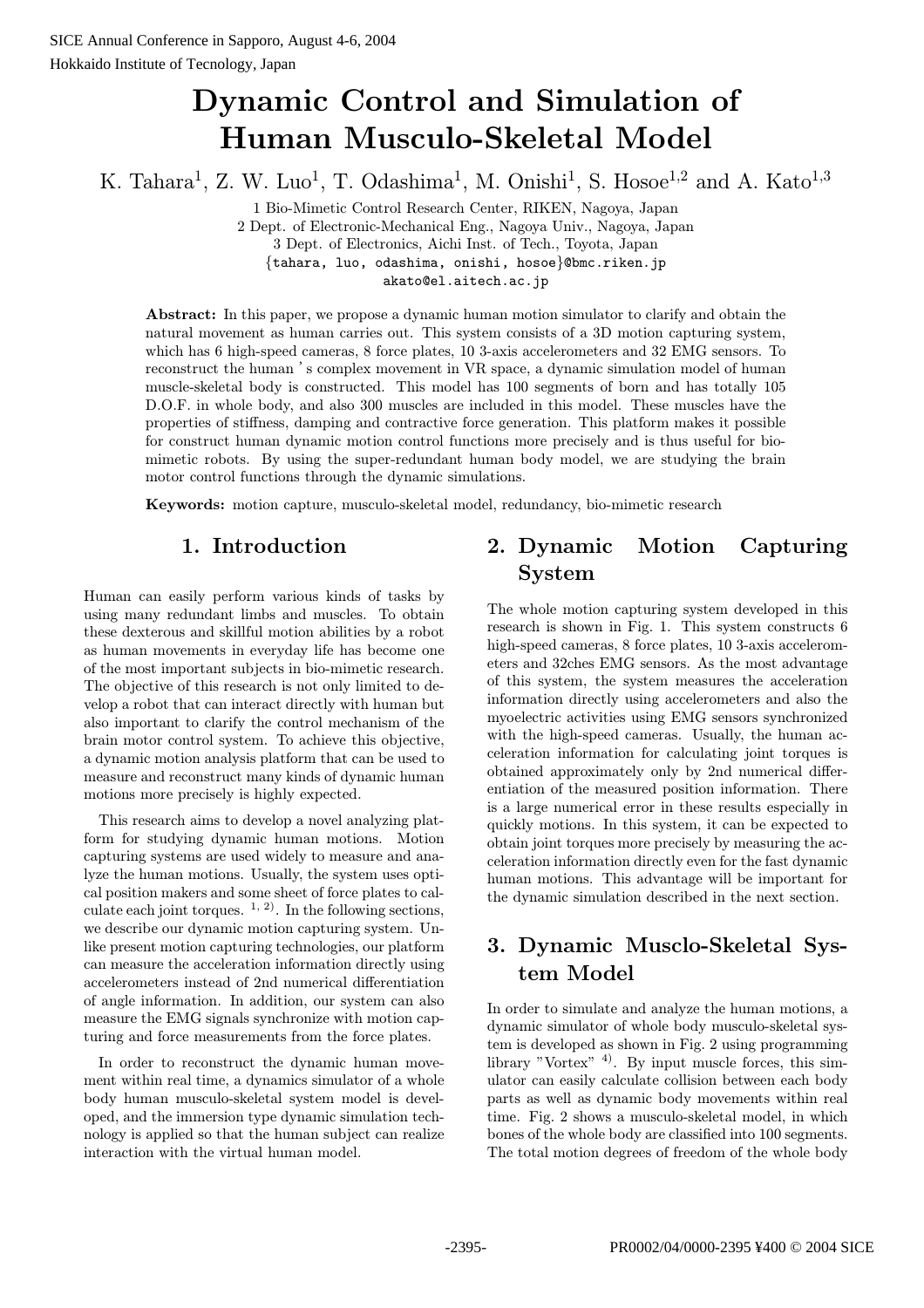

Figure 1: A 3D motion capturing system



Figure 2: Whole body skeletal system

are 105 D.O.F., which connect each body segments and drive the joint motions. The motion degrees of freedom between each segment are defined as follows:

- 1) Shoulder, hip and wrist joint have 3 D.O.F., respectively.
- 2) Elbow, knee and ankle joint have 2 D.O.F., respectively.
- 3) Waist is defined as a 3 D.O.F. joint about each segment from a sacrum to the 5th lumbar vertebrae,

therefore, the waist joint has a total of 15 D.O.F..

- 4) Neck is also defined as a 3 D.O.F. joint about each segment from a skull to the 7th cervical vertebrae, means that the neck joint has a total 21 D.O.F..
- 5) For simplicity, the thoracic vertebra, sternum and rib are made into one segment.
- 6) For each hand, there are 5 fingers, each finger has 4 D.O.F. which makes one hand with totally 20 D.O.F.. The toe joint makes the 5 fingers to one segment and has 1 D.O.F..

In this model, 300 muscles are defined to attach between each bone segments. These muscles do not have mass property and have linear actuator element, passive spring and dumping element. The present model has only main outer muscle and inner muscles are not included.

### 4. Definition of Muscle's Via Point



Figure 3: Definition of muscle's via point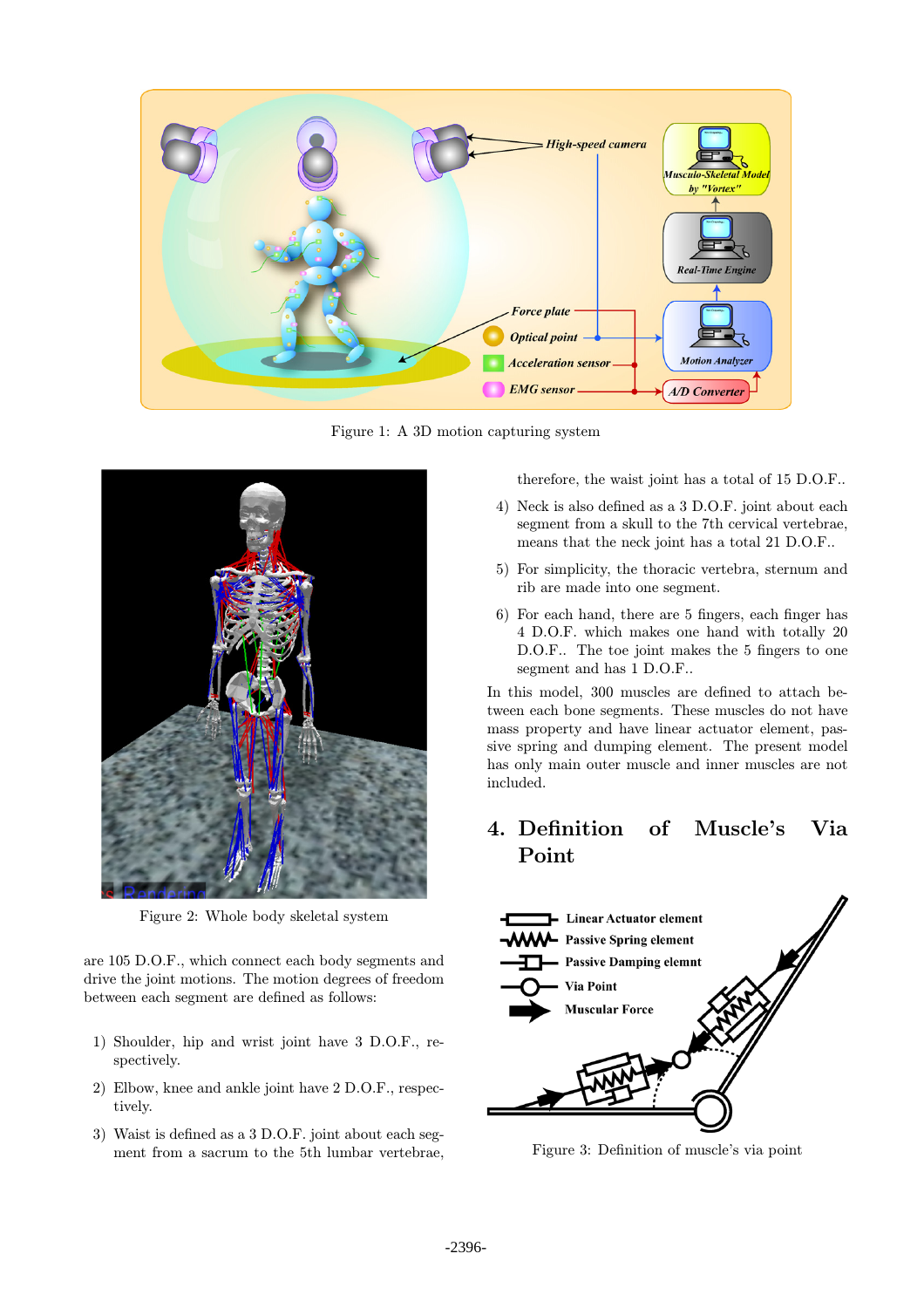Since each muscle is defined as a line model, which starts from the origin point on some body segment, through a number of via points and joints, and finally reaches the insertion point of another segment. The muscle via points should be defined correctly in the model so as to realize more exact motion. As an example, we define the muscle via point about elbow joint as shown in Figs.  $3\sim4$ . These via points only transmit the muscular force and change the force directions.



Figure 4: The left elbow joint which defined via points of muscles

### 5. Measuring of Acceleration by 2 D.O.F Planer Arm

In this section, the way of simplified measurement to calculate joint torques by means of 2 D.O.F. planer arm model are shown. The coordination of 2-link arm model is shown in Fig. 5. The kinematics from origin to



Figure 5: The coordination of 2-link arm

accelerometer position is as follows:

$$
X = l_1 \sin q_1 + s_2 \sin(q_1 + q_2) + t_2 \cos(q_1 + q_2)
$$
  
\n
$$
Y = -l_1 \cos q_1 - s_2 \cos(q_1 + q_2) + t_2 \sin(q_1 + q_2)
$$
 (1)

and the 2nd differentiation of above equations are as follows:

$$
\ddot{X} = -l_1 \dot{q}_1^2 \sin q_1 + l_1 \ddot{q}_1 \cos q_1 \n-s_1 (\dot{q}_1 + \dot{q}_2)^2 \sin (q_1 + q_2) + s_2 (\ddot{q}_1 + \ddot{q}_2) \cos (q_1 + q_2) \n-t_2 (\dot{q}_1 + \dot{q}_2)^2 \cos (q_1 + q_2) - t_2 (\ddot{q}_1 + \ddot{q}_2) \sin (q_1 + q_2) \n\ddot{Y} = l_1 \dot{q}_1^2 \cos q_1 + l_1 \ddot{q}_1 \sin q_1 \n+s_1 (\dot{q}_1 + \dot{q}_2)^2 \cos (q_1 + q_2) + s_2 (\ddot{q}_1 + \ddot{q}_2) \sin (q_1 + q_2) \n-t_2 (\dot{q}_1 + \dot{q}_2)^2 \sin (q_1 + q_2) + t_2 (\ddot{q}_1 + \ddot{q}_2) \cos (q_1 + q_2)
$$
\n(2)

The information from accelerometer is transformed from local coordination to inertia coordination as follows:

$$
\begin{pmatrix}\n\ddot{X}_a \\
\ddot{Y}_a\n\end{pmatrix} = \mathbf{R}(\mathbf{q}, \dot{\mathbf{q}}) \cdot \begin{pmatrix}\n\ddot{x}_a \\
\ddot{y}_a\n\end{pmatrix}
$$
\n(3)

Where  $(\ddot{x}_a, \ddot{y}_a)$  is acceleration information on local frame from accelerometer,  $(\ddot{X}_a, \ddot{Y}_a)$  is acceleration information on inertial frame from accelerometer and  $R(q, \dot{q}) \in \mathbb{R}^{2 \times 2}$  is rotational matix. Therefore, angular acceleration  $\ddot{q} \in \mathbb{R}^{2 \times 1}$  can be calculated by substituting eq. (3) for eq. (2). Here, the dynamics of this model are as follows:

$$
\boldsymbol{H}(\boldsymbol{q})\ddot{\boldsymbol{q}} + \left(\frac{1}{2}\dot{\boldsymbol{H}}(\boldsymbol{q}) + \boldsymbol{S}(\boldsymbol{q},\dot{\boldsymbol{q}})\right)\dot{\boldsymbol{q}} + \boldsymbol{C}\dot{\boldsymbol{q}} + \boldsymbol{G}(\boldsymbol{q}) = \boldsymbol{\tau}
$$
 (4)

Where  $(\ddot{q}, \dot{q}, q) \in \mathbb{R}^{2 \times 1}$  are joint acceleration, velocity and angle respectively.  $\mathbf{H} \in \mathbb{R}^{2 \times 2}$  is inertia matrix and  $S(q, \dot{q}) \in \mathbb{R}^{2 \times 2}$  is a coefficient matrix whose term includes Coriolis and centrifugal forces and is a skewsymmetric matrix.  $G(q) \in \mathbb{R}^{2 \times 1}$  means gravity terms. Each joint torques  $\tau \in \Re^{2 \times 1}$  is obtained by substituting  $(\ddot{\mathbf{q}}, \dot{\mathbf{q}}, \mathbf{q}) \in \mathbb{R}^{2 \times 1}$  for eq. (4).

#### 5.1 Experimental results

In this section, some experimental results of the calculated torques for human shoulder and elbow joints movement are shown in Figs.  $6 \sim 7$ . Some parameters in this experiment are shown in Table. 1.

|                      | Table 1: Parameters<br>$1st$ Link | $2nd$ Link |
|----------------------|-----------------------------------|------------|
| Length $[m]$         | 0.280                             | 0.250      |
| Center of Mass [m]   | 0.140                             | 0.125      |
| Mass [kg]            | 2.00                              | 1.90       |
| Damping $[N\cdot s]$ | 3.0                               | 3.0        |